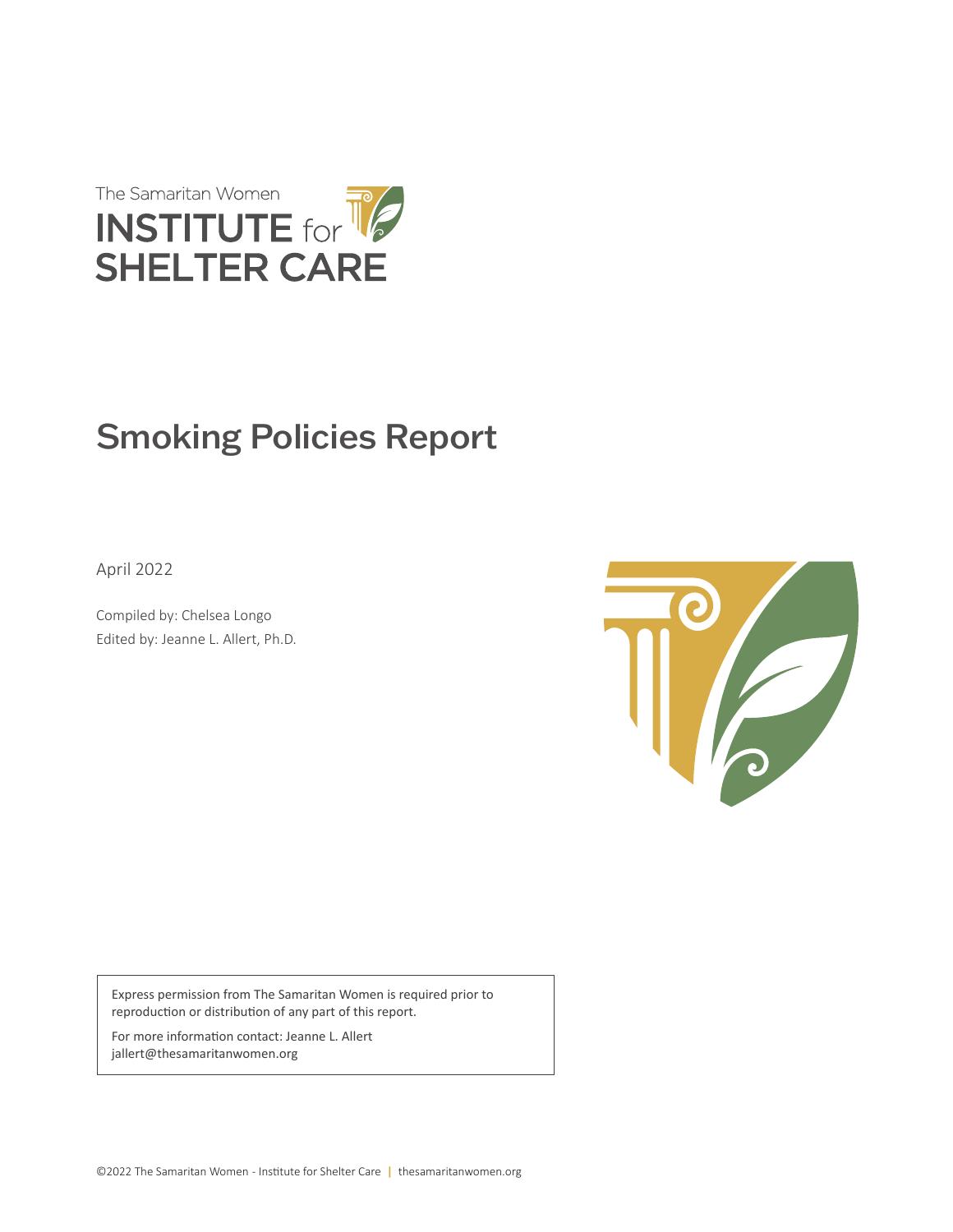

## Introduction

In 2022, a group of seasoned shelter leaders convened to discuss the issues facing this field and strategies for being proactive towards changes in society, law, and the landscape of sexual exploitation. One of the topics that emerged was the barriers to placement that seem common among residential programs, and the question was raised whether the Institute for Shelter Care could help this field reduce some of those barriers so more survivors would accept placement. One of the barriers noted from referring agencies was the restriction on smoking. This study intended to identify the prevalence of smoking restrictions as well as the policies and advice from agencies that allow smoking.

The goal is not that all agencies would permit or support smoking. We know that cigarette smoking is the leading preventable cause of death in the United States, and 21 million deaths in the United States were related to smoking over the past 50 years.<sup>1</sup> The U.S. adult smoking prevalence has declined over the last 30 years to 13.7% in 2018; <sup>2</sup> however, this same decrease is not seen among those with disorders such as post-traumatic stress disorder (PTSD). According to one study, persons with a PTSD diagnosis were almost one and a half times more likely to smoke on a daily basis than those without a PTSD diagnosis.<sup>3</sup> Compared to smokers without PTSD, smokers with PTSD smoke more heavily and are less successful in quitting smoking.<sup>4</sup> Farris et al., (2014) concluded that the more severe the trauma symptoms, the more individuals reported looking to smoking to reduce the negative effects of trauma.<sup>5</sup>

Therefore, we know smoking is an unhealthy, if not lethal, habit that is keenly present among those who are suffering the effects of traumatic experiences. We also know that many survivors depend on smoking as a coping mechanism for symptoms of greater distress. This study endeavors to report on the stance and policies shelter agencies have taken in light of this conflict.

# Methodology

#### **Respondents**

An email invitation to participate in this survey was sent to 213 agencies nationwide that were identified as providing residential care to survivors of sexual exploitation/sex trafficking. Fifty-eight responses were received of which three responses were omitted from the analysis due to those agencies only serving minors. This sample of fifty-five responses therefore reflects 26 percent of the trafficking shelter agency population in the United States, according to the Institute for Shelter Care's national landscape map (thesamaritanwomen.org/shelter-map).

<sup>1</sup> U.S. Department of Health and Human Services. (2020). *Smoking cessation: A report of the Surgeon General.* U. S. Department of Health and Human Services, Centers for Disease Control and Prevention, National Center for Chronic Disease Prevention and Health Promotion, Office on Smoking and Health.

<sup>2</sup> Creamer, M. R., Wang, T. W., Babb, S., Cullen, K. A., Day, H., Willis, G., Jamal, A., & Neff, L. (2019). Tobacco product use and cessation indicators among adults—United States, 2018. *Morbidity and Mortality Weekly Report, 68*(45), 1013.

<sup>3</sup> Estey, D., Platt, J., Goodwin, R. D., & Weinberger, A. H. (2021). Relationship of trauma exposure and PTSD to cigarette smoking prevalence, frequency, and quantity: Data from a nationally representative sample of U.S. adults. *Psychological Trauma, 13*(2), 231-239. https://doi.org/10.1037/tra0000991

<sup>4</sup> M.T. Feldner, K.A. Babson, M.J. Zvolensky. (2007). Smoking, traumatic event exposure, and post-traumatic stress: A critical review of the empirical literature. *Clinical Psychology Review, 27*(1), 14-45

<sup>5</sup> Farris, S. G., Zvolensky, M. J., Beckham, J. C., Vujanovic, A. A., & Schmidt, N. B. (2014). Trauma exposure and cigarette smoking: The impact of negative affect and affect-regulatory smoking motives. *Journal of Addictive Diseases, 33*(4), 354–365.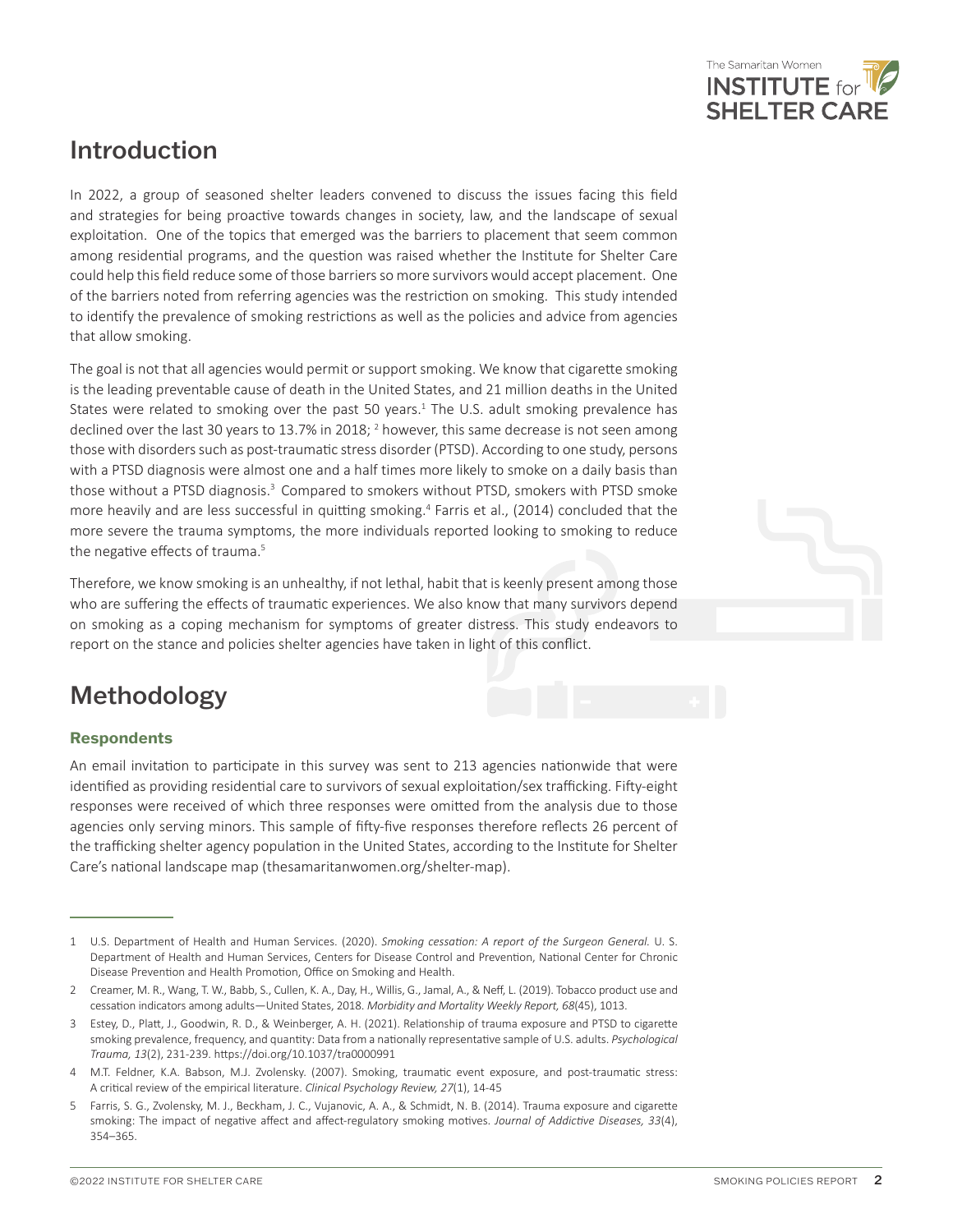

#### **Program Type and Duration**

| 18% | Emergency Shelter $-1$ -30 day holding, usually in coordination with law enforcement                                |   |
|-----|---------------------------------------------------------------------------------------------------------------------|---|
| 20% | Stabilization Program - usually 3-6 months of residential care, goal is to determine long-<br>term course of action | R |
| 87% | Restorative Program - usually 12 months or more, long-term care with goal of<br>social re-entry                     |   |
| 25% | Independent Housing – independent housing with support and accountability                                           |   |
|     |                                                                                                                     |   |

Several agencies (N=21) operate more than one type of program and were invited to respond reflecting all of their program areas; therefore, the total number of responses exceeds 100.

### Smoking Policies

Throughout this study, "smoking" will apply to both cigarettes and vape products.

#### **Residents**

Eighty-two percent of respondents indicated that they allow residents to smoke while in their programs; 9 percent only allow residents to smoke in certain phases of the program and; 9 percent do not allow smoking at all.

#### **Staff**

Staff smoking policies followed a somewhat different pattern:

- 14 programs allow staff/volunteers to smoke whenever they want.
- 25 allow staff to smoke but they have to follow the same rules as the residents.
- 16 do not allow staff or volunteers to smoke at any time.

Ten agencies allow their residents to smoke in some capacity while disallowing staff and volunteers to smoke at all. Only one shelter agency allows residents to smoke in certain phases of the program but allows staff/volunteers to smoke whenever they want. All agencies who do not allow residents to smoke, also do not allow staff/volunteers to smoke.

#### **Decline of Placement**

Of the 13 respondents who restrict smoking, 46 percent of those have experienced survivor referrals who declined placement because the agency did not allow smoking. In balance, however, the remaining agencies reported that they were unaware of any referrals who declined placement because of their smoking policy.

#### **Policy Reasoning**

Of the agencies that do not allow smoking, the consensus reason was due to health-related concerns. One agency that allows smoking for residents (but not staff) wants to see residents work toward cessation, mainly for financial and dependence reasons. Another program shares a campus with a partner program that does not allow smoking, which forced them to adopt the same policy.







"The survivors have enough to deal with, quitting smoking is the least of them and provides them with a suitable coping tool until they can develop better, healthier coping tools/ skills through therapy. Asking a survivor to give up everything she knows to ease her anxiety is a lot. Whereas meeting a survivor where she is at provides the survivor with the autonomy, she needs to make the executive and ultimately smart decision to quit. After she has the information and resources she needs to live without that coping tool."

RESPONDENT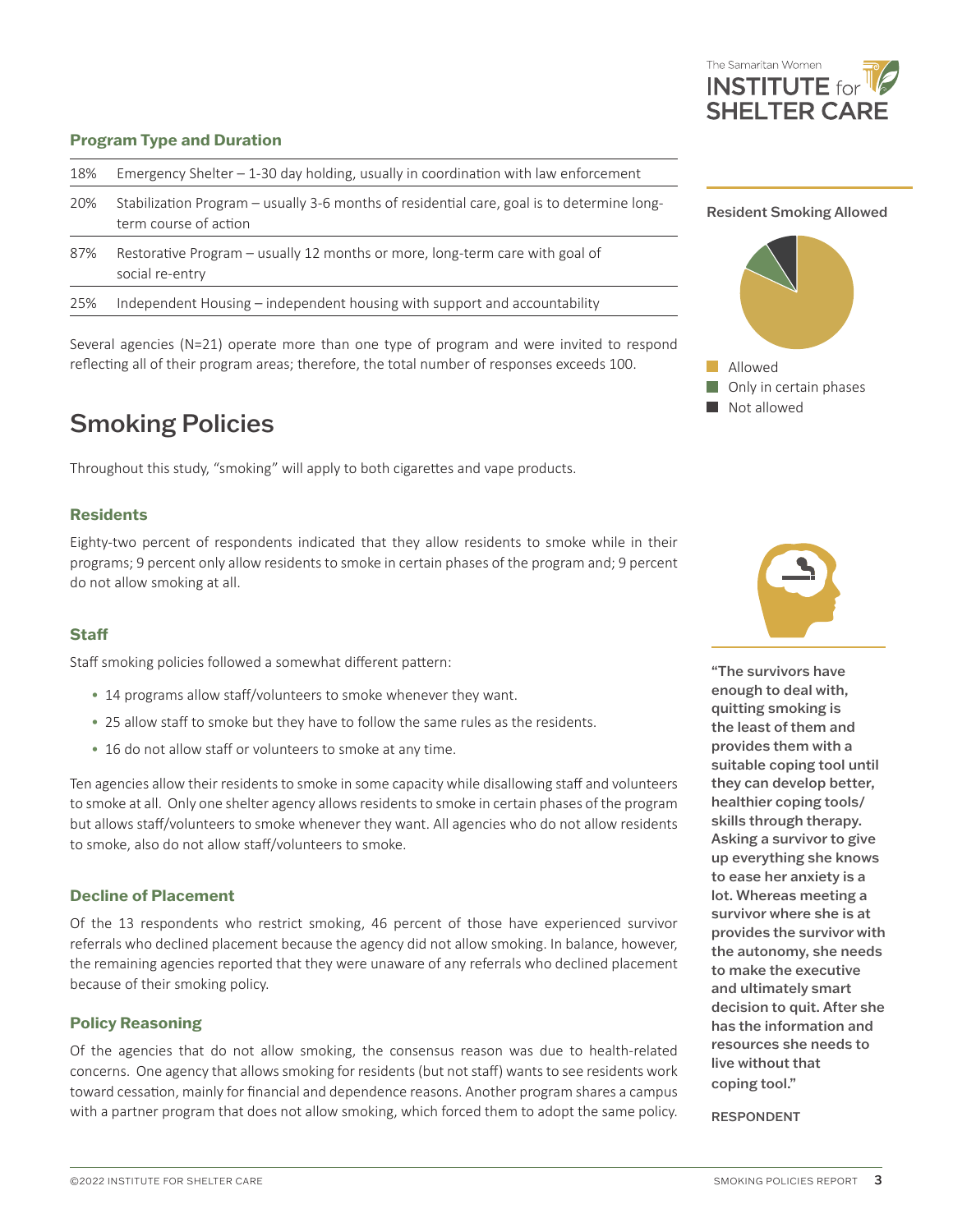

An agency that allows smoking for residents but not staff, commented that there is not a lot of time for smoke breaks, in addition to promoting a healthy lifestyle for residents. One respondent commented, "We found that residents automatically would stop smoking before coming to our program expecting that they would have to." Another said, "The physical space is shared and some of the residents have medical problems such as asthma or respiratory problems. Another reason was that the facilities are rented, and the landlord will not allow it. Residents may smoke outside the premises if they wish on the designated areas."

The agencies that do allow smoking offered several contributing factors that led to that decision. Nearly half (47%) gave the reasoning that residents are already giving up so much (drugs, alcohol, etc.), they did not find it reasonable or worth it, to ask them to quit smoking as well. Thirty-nine

percent made the decision to allow smoking to reduce the number of barriers of entry into their program. Twenty-eight percent cited that smoking is a coping mechanism for residents that they don't want to take away and nineteen percent mentioned they felt it was the resident's choice to quit and did not want to take away that autonomy.

#### **Cigarettes vs Vaping**

While over half of the respondents treat cigarettes and vaping the same in terms of policy, a large portion (23%) do not allow vaping at all, whereas they do allow cigarettes.

#### Cigarettes vs Vaping

Only disposable cartridge vapes are offered

We allow cigarettes but not vaping

Residents can vape in their rooms but cannot smoke in their rooms

Residents can vape in the home but cannot smoke cigarettes in the home

We treat cigarettes and vaping



#### **Rules**

Allowing residents to smoke can come with perimeters. The table below shows commonly held practices by agencies who allow smoking. None of the respondents allow smoking in personal rooms.

#### **Rules for Smokers in the Program**

| Residents can smoke only in designated smoking areas                                                                   |     |
|------------------------------------------------------------------------------------------------------------------------|-----|
| Residents may not buy or share their tobacco/vape products with other residents                                        | 48% |
| Residents can smoke whenever they are not in a scheduled group or appointment                                          | 46% |
| Residents can smoke anywhere as long as it's outside of the house                                                      | 27% |
| Residents can only smoke during scheduled smoke breaks during the day                                                  | 21% |
| Residents who smoke when not allowed or where not allowed may lose smoking privileges                                  | 21% |
| Residents can buy tobacco/vape products for other residents                                                            | 13% |
| Residents can smoke at any time                                                                                        | 10% |
| Only one resident may smoke at a time                                                                                  | 4%  |
| Residents are allowed to smoke during certain hours, with lighters being turned in at night                            | 2%  |
| Residents who do not follow smoking rules receive consequences including<br>possible delay of graduation to next phase | 2%  |
| Residents are limited to a certain number of smoke breaks per day                                                      | 2%  |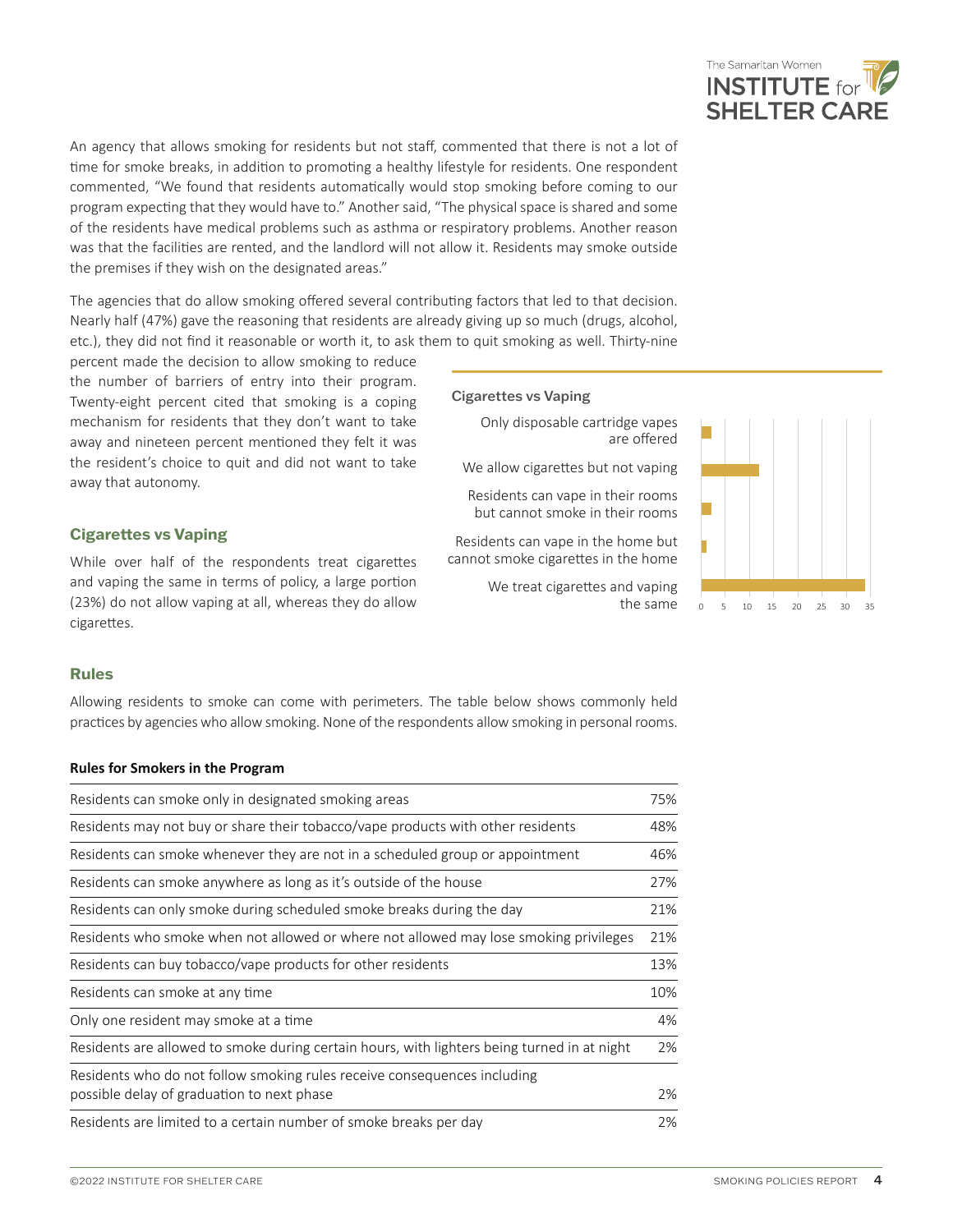

#### **Cessation**

Research shows that individuals diagnosed with PTSD exhibited more intense smoking behaviors and those with higher nicotine dependence experience greater craving to smoke and are less likely to engage in quit attempts in comparison to those with lower nicotine dependence.<sup>6</sup>

Most of the responding agencies in this study offer some form of support for cessation, while some are interested in the idea, though they do not currently offer any resources.

#### **Smoking Cessation Options Offered**

| Nicotine patch and/or gum                                      |  |
|----------------------------------------------------------------|--|
| No services offered                                            |  |
| A behavioral modification program to stop smoking              |  |
| Cover the cost for a resident to switch to non-nicotine vaping |  |
| Work with other agencies who provide cessation options         |  |
| No services offered but interested                             |  |

These shelters reported making multiple options for cessation available. What is missing in our toolkit, however, is an approach that combines smoking cessation with a recognition of trauma. When compared to specialized smoking cessation treatment alone, integrated treatment for smoking and PTSD resulted in greater prolonged abstinence from smoking.<sup>7</sup>

#### **Supply Cost**

Residents' smoking supplies are most often paid for by the residents themselves, but a common trend among responding agencies was that supplies were provided by the agency until the resident secures a source of income to cover his/her own supplies.

The average expense per resident among shelters who cover the cost of smoking supplies  $(N=4)$ is \$49.65 per month. \$70 is the highest amount paid per resident each month (N=2) and \$25 per resident is the lowest amount.

Seven agencies gave a lump sum spent per month on smoking supplies, not per resident. \$139.43 was the average amount spent per month by these seven shelters with \$300 being the highest amount and \$40 (n=2) being the lowest.





- $\blacksquare$  The resident has to pay for his/her own supplies
- Our agency covers the cost of smoking supplies
- **Our agency provides** a weekly allotment of cigarettes to residents who smoke
- $\blacksquare$  The resident has to work/volunteer in our agency to earn funds for smoking supplies
- Supplies are provided for the resident until he/she has a paying job
- **Only tobacco and papers** to roll cigarettes are provided

<sup>6</sup> Messer, K., Vijayaraghavan, M., White, M. M., Shi, Y., Chang, C., Conway, K. P., . . .Pierce, J. P. (2015). Cigarette smoking cessation attempts among current U.S. smokers who also use smokeless tobacco. *Addictive Behaviors, 51,* 113–119. 10.1016/j.addbeh.2015.06.045

 <sup>7</sup> McFall, M., Saxon, A. J., Malte, C. A., Chow, B., Bailey, S., Baker, D. G., Beckham, J. C., Boardman, K. D., Carmody, T. P., Joseph, A. M., Smith, M. W., Shih, M-C., Lu, Y., Holodniy, M., & Lavori, P. W. (2010). Integrating tobacco cessation into mental health care for posttraumatic stress disorder: A randomized controlled trial. *JAMA: Journal of the American Medical Association, 304*(22), 2485–2493.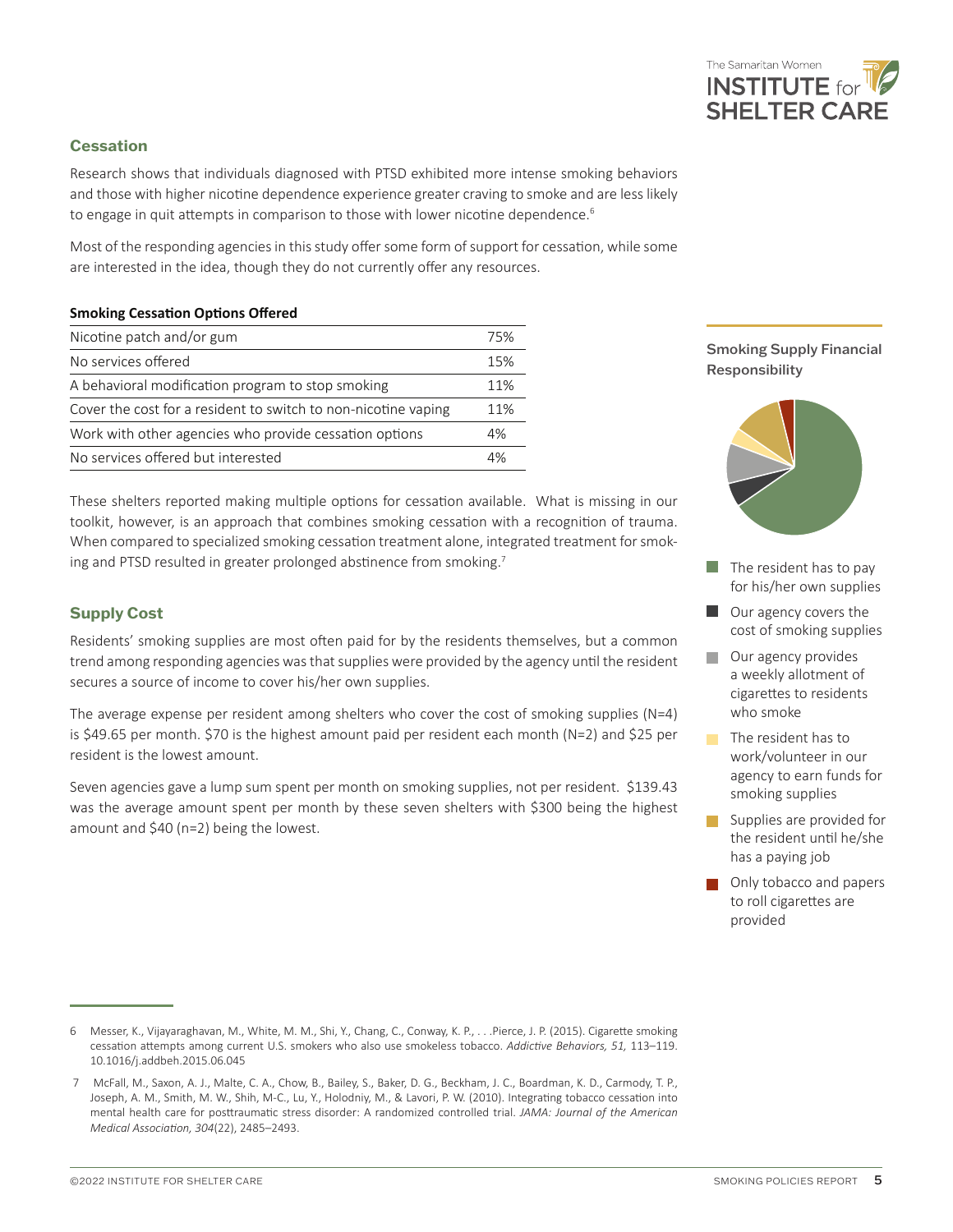### **Advice**

Respondents offered the following advice to shelter agencies struggling to find a workable solution to smoking.

#### **Manage Expectations:**

- Consider how lack of smoking parameters would interfere with programming activities.
- Don't try to force survivors to conquer too many addictions all at once.
- Offer a compromise. The more you try to regulate the more battles you will face. Compromise over Control. Recognize that to them smoking is the very least of their issues, and you focus on it being a larger issue seems like you don't actually care about what they are going through, especially when they are in crisis.
- We've seen residents who were unsuccessful at other programs find success at ours because they were able to continue smoking. Changing too much of their lives too quickly doesn't produce the results that our agencies are looking for.

#### **Acknowledge the Need:**

- Recognize that they may not have any other way to cope and that to them, smoking is healthy compared to the other ways they may have used in the past. Managed smoking really is better than banned smoking.
- For them smoking has been a coping skill. We will continue to allow that. We want them to focus on staying sober and trauma therapies. Quitting smoking can come later on in their healing journey.
- We think that allowing residents to smoke is relatively low-risk way to allow for a coping skill that can be helpful to survivors. We recognize the difficulty of quitting and encourage survivors to consider quitting on their own time.

#### **Logistics:**

- We've found that giving them 4 smoke breaks a day helps and they are more likely to quit if they are able.
- We've found smoking to be a non-issue with the parameters of keeping all forms of smoking/ vaping outside the house and asking clients to manage their own habit in this regard.
- Stay consistent in your decision. For those who smoke, we provide 4 packs per week until (they) receive the first paycheck and then they pay for their own. If they are not smoking that many, we replace the packs that were smoked.

#### **Smoking Alternatives:**

- We offer healthy options such as gym memberships or vitamin protein shakes, etc. as a replacement for these items if they choose to stop and we front the cost but put a stipulation in place to ensure they sustain from cigarette use.
- It is the resident's decision to quit smoking or not and we support their decisions. In our experience, smoking is generally associated with anxiety issues, we offer individual and group counseling and therapy. Depending on the residents' needs, smoking cessation may be a goal of therapy.

"Consider how difficult it is to change a habit… when you want to change. And now consider how hard that would be if someone is requiring you to do it. We see it as a retraumatization of women, invoking control. Place boundaries on it, like you would anything else, and then do everything you can to help them quit if they choose that for themselves."

RESPONDENT